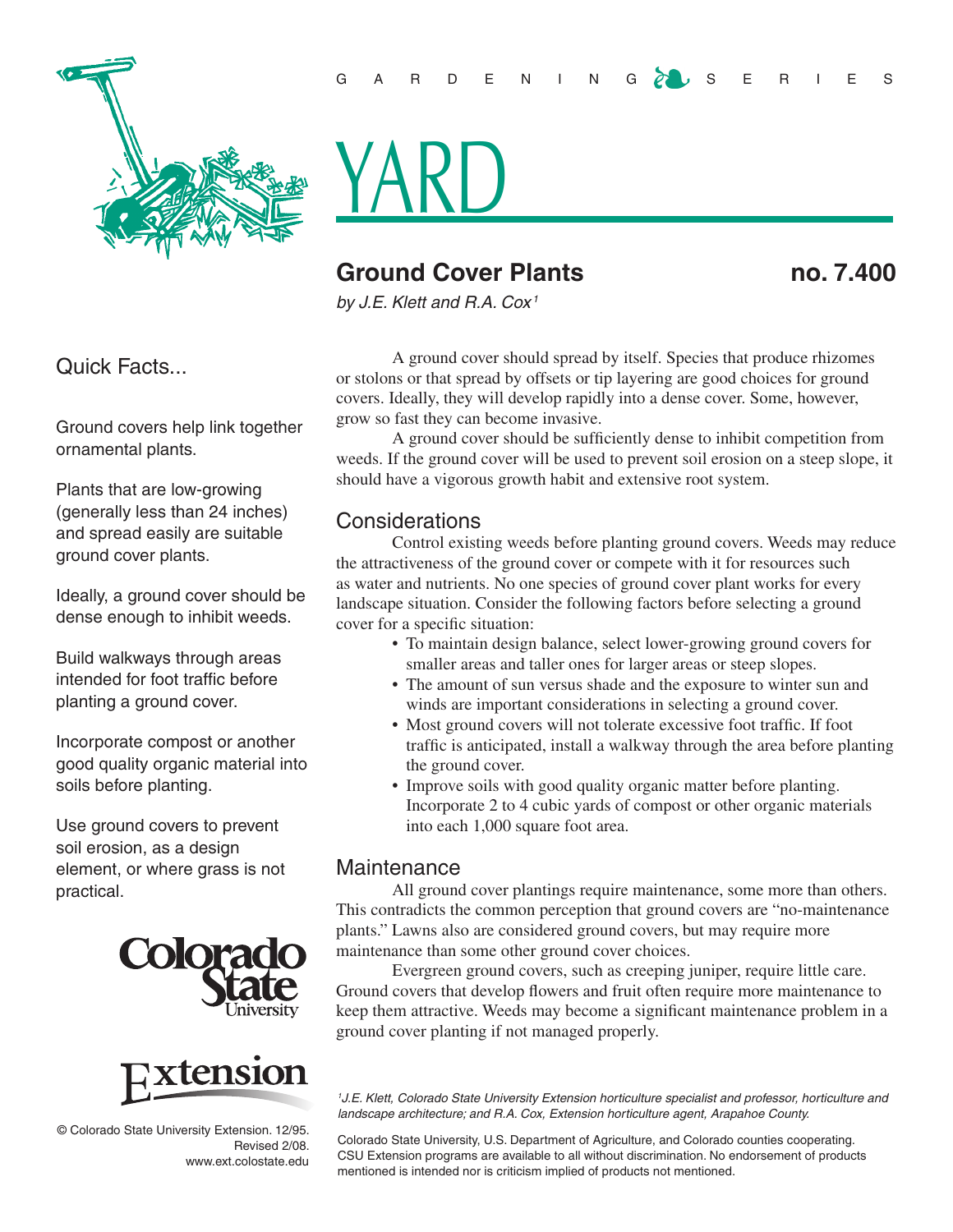| Table 1: Selected ground covers for hot, dry, sunny exposures. |  |
|----------------------------------------------------------------|--|
|----------------------------------------------------------------|--|

| <b>Plant Name</b>                                              | <b>Type</b>              | <b>Flower Color</b> | <b>Bloom Time</b> | <b>Remarks</b>                                                                                           |
|----------------------------------------------------------------|--------------------------|---------------------|-------------------|----------------------------------------------------------------------------------------------------------|
| Small areas - under 50 sq. ft.                                 |                          |                     |                   |                                                                                                          |
| Achillea tomentosa                                             | Herbaceous               | Yellow              | June-Aug.         | Poor soil; woolly foliage; spreading.                                                                    |
| Woolly yarrow                                                  |                          |                     |                   |                                                                                                          |
| Anacyclus pyrethrum depressus Herbaceous                       |                          | White               | April-May         | White daisies with red undersides; silvery foliage.                                                      |
| Mount Atlas daisy                                              |                          |                     |                   |                                                                                                          |
| Antennaria dioica<br>Pussytoes                                 | Herbaceous               | White to<br>pink    | May-June          | Native; silver gray, mat-like foliage; unique flowers.                                                   |
| Arabis caucasica                                               | Herbaceous,              | White to            | April-May         | Soft, gray, spreading foliage.                                                                           |
| <b>Rockcress</b>                                               | evergreen                | pink                |                   |                                                                                                          |
| Arenaria montana                                               | Herbaceous               | White               | May-June          | Covered in flowers; trailing habit.                                                                      |
| Mountain sandwort                                              |                          |                     |                   |                                                                                                          |
| Artemisia schmidtiana                                          | Herbaceous               | Unimportant         |                   | Mounded, feathery, aromatic, silver-gray foliage.                                                        |
| 'Silver Mound' sage                                            |                          |                     |                   |                                                                                                          |
| Artemisia stelleriana                                          | Herbaceous               | Unimportant         |                   | Finely-cut, velvety silver foliage; mat forming.                                                         |
| 'Silver Brocade' sage<br>Aurinia saxatilis                     | Herbaceous               | Yellow              | April-May         | Shear after bloom.                                                                                       |
| Basket-of-gold                                                 |                          |                     |                   |                                                                                                          |
| Coreopsis auriculata                                           | Herbaceous               | Orange-Yellow       | June-Sept.        | Stoloniferous mats of slender leaves.                                                                    |
| Dwarf coreopsis                                                |                          |                     |                   |                                                                                                          |
| Penstemon pinifolius                                           | Herbaceous,              | Reddish-            | June-Sept.        | Needle-like, evergreen foliage.                                                                          |
| Pineleaf penstemon                                             | evergreen                | orange              |                   |                                                                                                          |
| Saponaria ocymoides                                            | Herbaceous               | Pink                | May-July          | Shear after bloom.                                                                                       |
| Rock soapwort                                                  |                          |                     |                   |                                                                                                          |
| Sedum acre                                                     | Herbaceous,              | Yellow              | May-June          | Low growing; succulent, dark green leaves.                                                               |
| Goldmoss sedum<br>Sedum kamtschaticum                          | evergreen<br>Herbaceous, | Orange-             | July-Aug.         | Scalloped, succulent, green leaves.                                                                      |
| Kamschatka sedum                                               | evergreen                | yellow              |                   |                                                                                                          |
| Sedum spurium                                                  | Herbaceous,              | Red                 | July-Aug.         | Succulent leaves; commonly sold varieties are                                                            |
| Sedum, stonecrop                                               | evergreen                |                     |                   | 'Dragon's Blood' and 'Tricolor'.                                                                         |
| Sempervivum spp.                                               | Herbaceous,              | Unimportant         |                   | Succulent, evergreen leaves in rosettes.                                                                 |
| Houseleek, hen and chicks                                      | evergreen                |                     |                   |                                                                                                          |
| Stachys byzantina                                              | Herbaceous               | Purple              | June-July         | Furry, gray leaves resemble a lamb's ear.                                                                |
| Lamb's ear                                                     |                          |                     |                   |                                                                                                          |
| Tanacetum densum amani<br>Partridge feather                    | Herbaceous               | Yellow              | May-June          | Finely-cut, silvery-white foliage.                                                                       |
| Thymus praecox                                                 | Herbaceous               | Pink, red,          | June-July         | Low growing, evergreen foliage.                                                                          |
| Creeping thyme                                                 |                          | white               |                   |                                                                                                          |
| Verbena bipinnatifida                                          | Herbaceous               | Purple              | May-Sept.         | Deeply-cut foliage; sprawling stems. Plant Select®.                                                      |
| Native verbena                                                 |                          |                     |                   |                                                                                                          |
| Verbena canadensis                                             | Herbaceous               | Purple              | July-Sept.        | Vigorous groundcover; common variety 'Homestead                                                          |
| Verbena                                                        |                          |                     |                   | Purple'.                                                                                                 |
| Large areas – greater than 50 sq. ft.                          |                          |                     |                   |                                                                                                          |
| Artemisia frigida                                              | Herbaceous               | Yellow              | Aug.-Sept.        | Fringed, silvery-gray foliage; good for naturalized                                                      |
| Fringed sage                                                   |                          |                     |                   | areas.                                                                                                   |
| Callirhoe involucrata<br>Poppy mallow                          | Herbaceous               | Reddish-purple      | June-Aug.         | Trailing stems with saucer-like flowers. Plant Select <sup>®</sup>                                       |
| Cerastium tomentosum                                           | Herbaceous               | White               | May-June          | Aggressive; shear after bloom.                                                                           |
| Snow-in-summer                                                 |                          |                     |                   |                                                                                                          |
| Delosperma cooperi                                             | Herbaceous,              | Purple              | June-frost        | Succulent foliage turns reddish in winter.                                                               |
| Purple ice plant                                               | evergreen                |                     |                   |                                                                                                          |
| Delosperma nubigenum                                           | Herbaceous,              | Yellow              | May-June          | Succulent foliage turns reddish in winter.                                                               |
| Yellow ice plant                                               | evergreen                |                     |                   |                                                                                                          |
| Fragaria vesca<br>Strawberry                                   | Herbaceous,              | White, pink         | May-June          | Native strawberry; small edible berries.                                                                 |
| Juniperus horizontalis                                         | evergreen<br>Woody,      | Unimportant         |                   | Several low-growing varieties including 'Bar Harbor,'                                                    |
| Creeping juniper                                               | evergreen                |                     |                   | 'Blue Chip,' 'Prince of Wales' and 'Wiltonii.'                                                           |
| Juniperus sabina                                               | Woody,                   | Unimportant         |                   | Several low-growing varieties including 'Buffalo,'                                                       |
| Savin juniper                                                  | evergreen                |                     |                   | 'Broadmoor' and 'Scandia.'                                                                               |
| Oenothera speciosa                                             | Herbaceous               | Pink                | June-Oct.         | Spreads quickly, may become invasive.                                                                    |
| Mexican evening primrose                                       |                          |                     |                   |                                                                                                          |
| Polygonum cuspidatum compactum Woody<br>Japanese fleece flower |                          | Pink                | Aug.-Sept.        | Aggressive; thick, green leaves with red veins; red fall<br>color; excellent ground cover for dry areas. |
|                                                                |                          |                     |                   |                                                                                                          |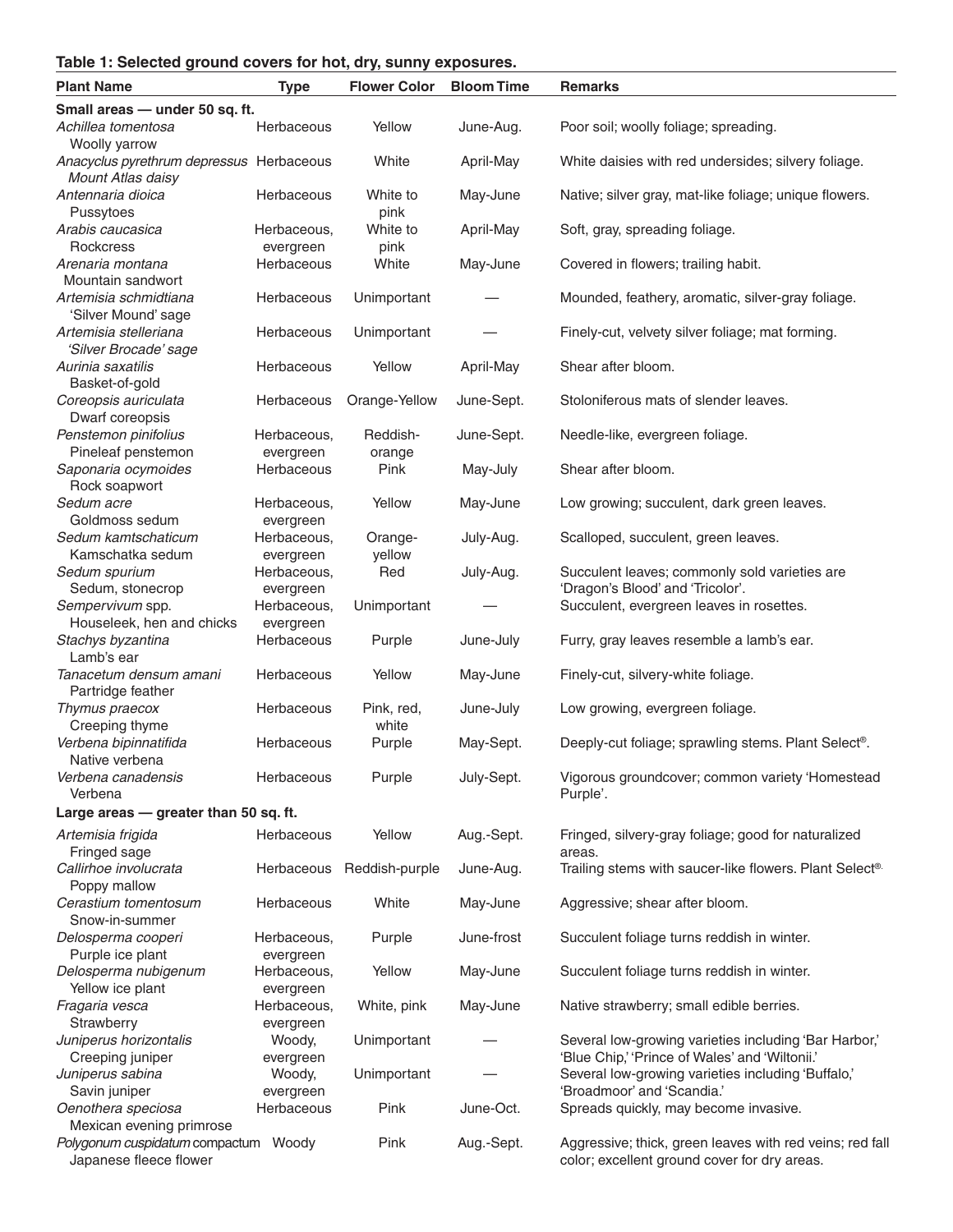#### **Table 1, continued: Selected ground covers for hot, dry, sunny exposures.**

| <b>Plant Name</b>                                       | Type       | <b>Flower Color</b> | <b>Bloom Time</b> | <b>Remarks</b>                                                                                                         |
|---------------------------------------------------------|------------|---------------------|-------------------|------------------------------------------------------------------------------------------------------------------------|
| Potentilla neumanniana<br>Creeping cinquefoil           | Herbaceous | Yellow              | May-Aug.          | Bright green foliage; spreads quickly.                                                                                 |
| Prunus bessevi<br>Pawnee Buttes <sup>®</sup> sandcherry | Woody      | White               | April-May         | Same species as native sandcherry but with a low,<br>spreading habit; orange/red fall color; Plant Select <sup>®</sup> |
| Rhus aromatica 'Gro-Low'<br>Fragrant sumac              | Woody      | Yellow              | March-April       | Vibrant orange-red fall color; very drought tolerant.                                                                  |

#### **Table 2: Selected ground covers for sun to part shade.**

| <b>Plant Name</b>                                                          | <b>Type</b>              | <b>Flower Color</b>       | <b>Bloom Time</b> | <b>Remarks</b>                                                                 |
|----------------------------------------------------------------------------|--------------------------|---------------------------|-------------------|--------------------------------------------------------------------------------|
| Small areas - under 50 sq. ft.                                             |                          |                           |                   |                                                                                |
| Alyssum montanum<br>Mountain alyssum                                       | Herbaceous               | Yellow                    | April-May         | Gray foliage.                                                                  |
| Armeria maritima<br>Sea pink                                               | Herbaceous,<br>evergreen | Pink, white,<br>purple    | May-June          | Grass-like foliage; several varieties.                                         |
| Aubrieta deltoidea                                                         | Herbaceous               | Purple, blue,             | May-June          | Several varieties; mat-like foliage.                                           |
| False rockcress<br>Bergenia 'Winterglut'                                   | Herbaceous               | red<br>Pink               | April-May         | Low, cabbage-like foliage.                                                     |
| Winter glow bergenia<br>Ceratostigma plumbaginoides                        | Herbaceous               | Dark blue                 | Aug-Sept.         | Attractive green foliage turns red in fall.                                    |
| Plumbago<br>Dianthus deltoides 'Brilliant,'                                | Herbaceous               | Red                       | May-June          | Dark green foliage; mat-like.                                                  |
| 'Zing Rose,' 'Maiden Pink'<br>Festuca ovina glauca<br>Blue fescue          | Herbaceous               | Unimportant               |                   | Silvery-blue clump grass.                                                      |
| Geranium cinereum<br>Cranesbill                                            | Herbaceous               | Pink, purple              | May-July          | Leaves are deeply divided; clump forming.                                      |
| Geranium dalmaticum                                                        | Herbaceous               | Pink                      | May-June          | Foliage turns red in fall.                                                     |
| Compact rose geranium<br>Gypsophila repens<br>Creeping baby's breath       | Herbaceous               | White-pink                | June-July         | Mat-like.                                                                      |
| Heuchera sanguinea<br>Coral bells                                          | Herbaceous               | Red, pink,<br>white       | June-Aug.         | Mounded foliage with taller bell-shaped flowers.                               |
| Iberis sempervirens<br>Candytuft                                           | Herbaceous,<br>evergreen | White                     | May-June          | Dark green, mounded foliage.                                                   |
| Persicaria affinis<br>Himalayan border jewel                               | Herbaceous               | Pink                      | Aug.-Sept.        | Mat-like foliage becomes copper in fall.                                       |
| Phlox subulata<br>Creeping phlox                                           | Herbaceous,<br>evergreen | Pink, white,<br>lavender  | April-May         | Several varieties; needle-like foliage.                                        |
| Potentilla nepalensis<br>'Miss Willmott' cinquefoil                        | Herbaceous               | Rose, red                 | June-July         | Strawberry-like leaves.                                                        |
| Thymus pseudolanguinosis<br>Woolly thyme                                   | Herbaceous<br>evergreen  | Pink, purple              | June-July         | Mat-like, woolly-gray foliage; turns purplish in winter;<br>sparse flowers.    |
| Thymus serpyllum<br>Mother-of-thyme                                        | Herbaceous,<br>evergreen | Purple                    | June-July         | Aromatic foliage; mat-like.                                                    |
| Veronica liwanensis<br>Turkish veronica                                    | Herbaceous               | <b>Blue</b>               | May-June          | Low growing; dark green leaves. Plant Select®                                  |
| Veronica pectinata<br>Woolly veronica                                      | Herbaceous               | Lavender                  | May-June          | Low growing; gray foliage; evergreen some winters.                             |
| Veronica repens<br>Creeping speedwell                                      |                          | Herbaceous Blue to purple | May-June          | Dense mats.                                                                    |
| Veronica spicata incana<br>Silver speedwell                                | Herbaceous               | Blue                      | May-July          | Silvery foliage.                                                               |
| Waldsteinia fragarioides<br>Barren strawberry                              | Herbaceous,<br>evergreen | Yellow                    | April-May         | Sparse fruit is inedible.                                                      |
| Waldsteinia ternata<br>Siberian barren strawberry                          | Herbaceous               | Yellow                    | April-May         | Compact growth habit; fruit inedible.                                          |
| Zauschneria garrettii<br>Orange Carpet <sup>®</sup><br>Hummingbird trumpet | Herbaceous               | Orange                    | Aug.-Sept.        | Good for cascading over walls; tubular flowers; Plant<br>Select <sup>®</sup> . |
| Large areas - greater than 50 sq. ft.<br>Campsis radicans                  | Herbaceous               | Yellow,                   | July-Aug.         | Can use as vine or ground cover; very aggressive.                              |
|                                                                            |                          |                           |                   |                                                                                |

Trumpet vine **and the contract of the contract of the contract of the contract of the contract of the contract of the contract of the contract of the contract of the contract of the contract of the contract of the contract**